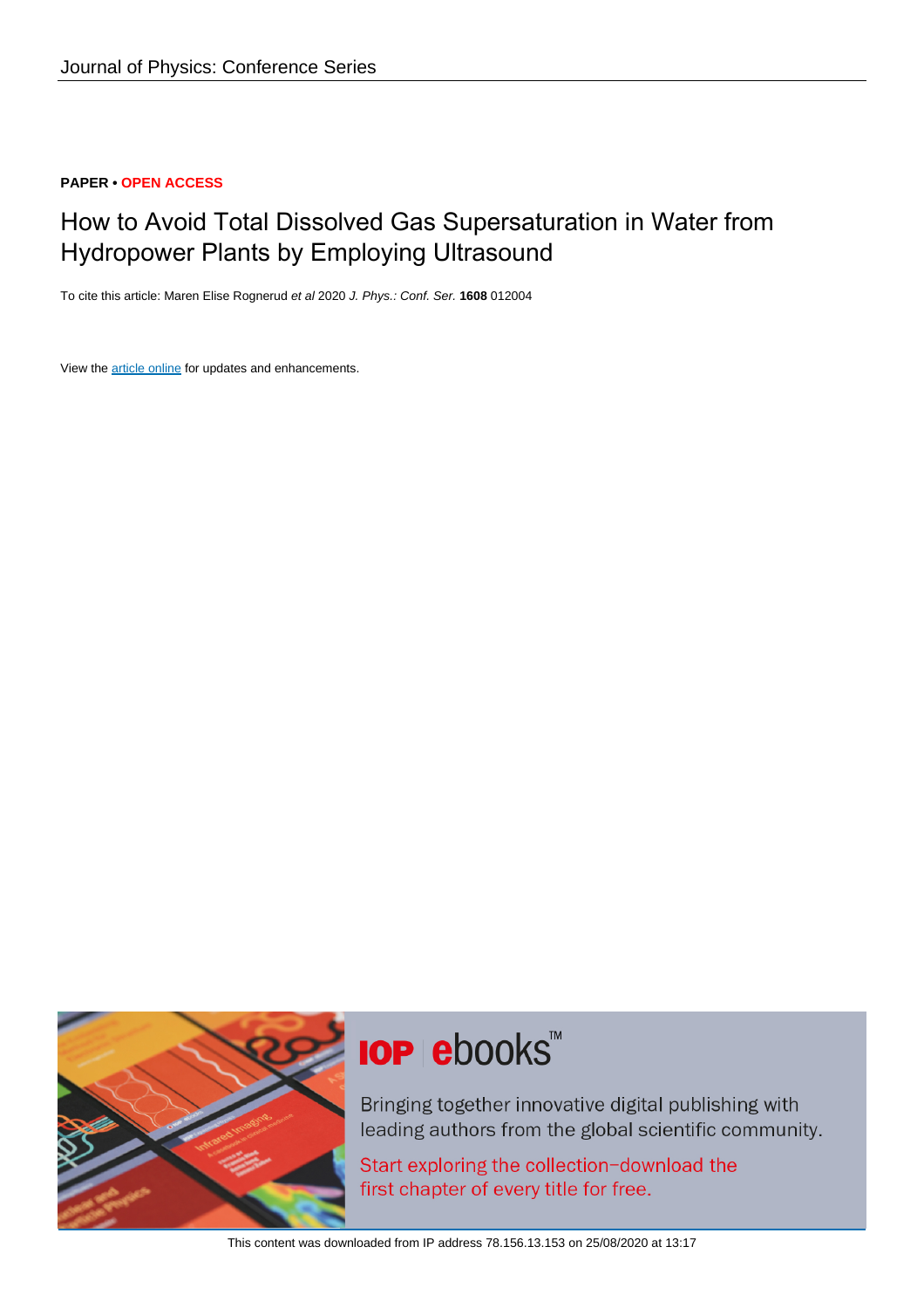Journal of Physics: Conference Series **1608** (2020) 012004

## How to Avoid Total Dissolved Gas Supersaturation in Water from Hydropower Plants by Employing Ultrasound

#### Maren Elise Rognerud<sup>∗</sup> , Bjørn W. Solemslie

Waterpower Laboratory, Department of Energy and Process Engineering, Norwegian University of Science and Technology, Trondheim, Norway

E-mail: marenrog@stud.ntnu.no

#### Md H. Islam, Bruno G. Pollet

Hydrogen Energy and Sonochemistry Research Group, Department of Energy and Process Engineering, Norwegian University of Science and Technology, Trondheim, Norway

Abstract. In Norway, more than 10 hydropower plants are known to have caused biologically relevant levels of total dissolved gas supersaturation in the rivers downstream power plants. This phenomenon is causing fish kills due to gas bubble disease and have large impacts on the biodiversity. The gas supersaturation is often caused by undersized or blocked brook intakes creating turbulent flows and resulting in large amounts of air dragged into the tunnel. One possible solution to this problem is employing power ultrasound (20 kHz - 1 MHz) for degassing water prior to releasing it back into the river system. Acoustic cavitation is known to have a positive effect on the degassing mechanism, and this paper is investigating whether ultrasound can be applied to create acoustic cavitation and avoid biologically relevant levels of total dissolved gas supersaturation from hydropower plants. The objective is to develop background knowledge for constructing an experimental setup in the Waterpower Laboratory at NTNU to investigate whether gas supersaturation can be decreased from power plants by application of ultrasound. Preliminary experiments, carried out at the NTNU Hydrogen Energy and Sonochemistry Laboratory, exploring the behaviour of the degassing process at different ultrasonic frequencies and amplitudes conclude that the most effective degassing occur at high acoustic amplitude and a frequency of 24 kHz.

#### 1. Introduction

Hydropower is the most important resource for energy production in Norway as 94 % of the electricity production is based on hydroelectric power generation. Technological development has enabled power demanding industry and power system technology to evolve throughout the past 100 years [\[1\]](#page-9-0). During this century knowledge about hydropower systems has grown, and researcher's attention has been directed towards new challenges like preservation of environmental values and biodiversity. One of these more resent challenges is the issue of gas supersaturation in rivers and lakes downstream hydropower plants. This phenomenon was first observed downstream river power plants in the Colombia and Snake rivers in the 1960s [\[2\]](#page-9-1). In Norway suspicion that supersaturated water from power plants could cause fish kills were raised in 1972 when dead fish were observed downstream Matre power plant in Masfjorden [\[3\]](#page-9-2).

Content from this work may be used under the terms of the Creative Commons Attribution 3.0 licence. Any further distribution of this work must maintain attribution to the author(s) and the title of the work, journal citation and DOI. Published under licence by IOP Publishing Ltd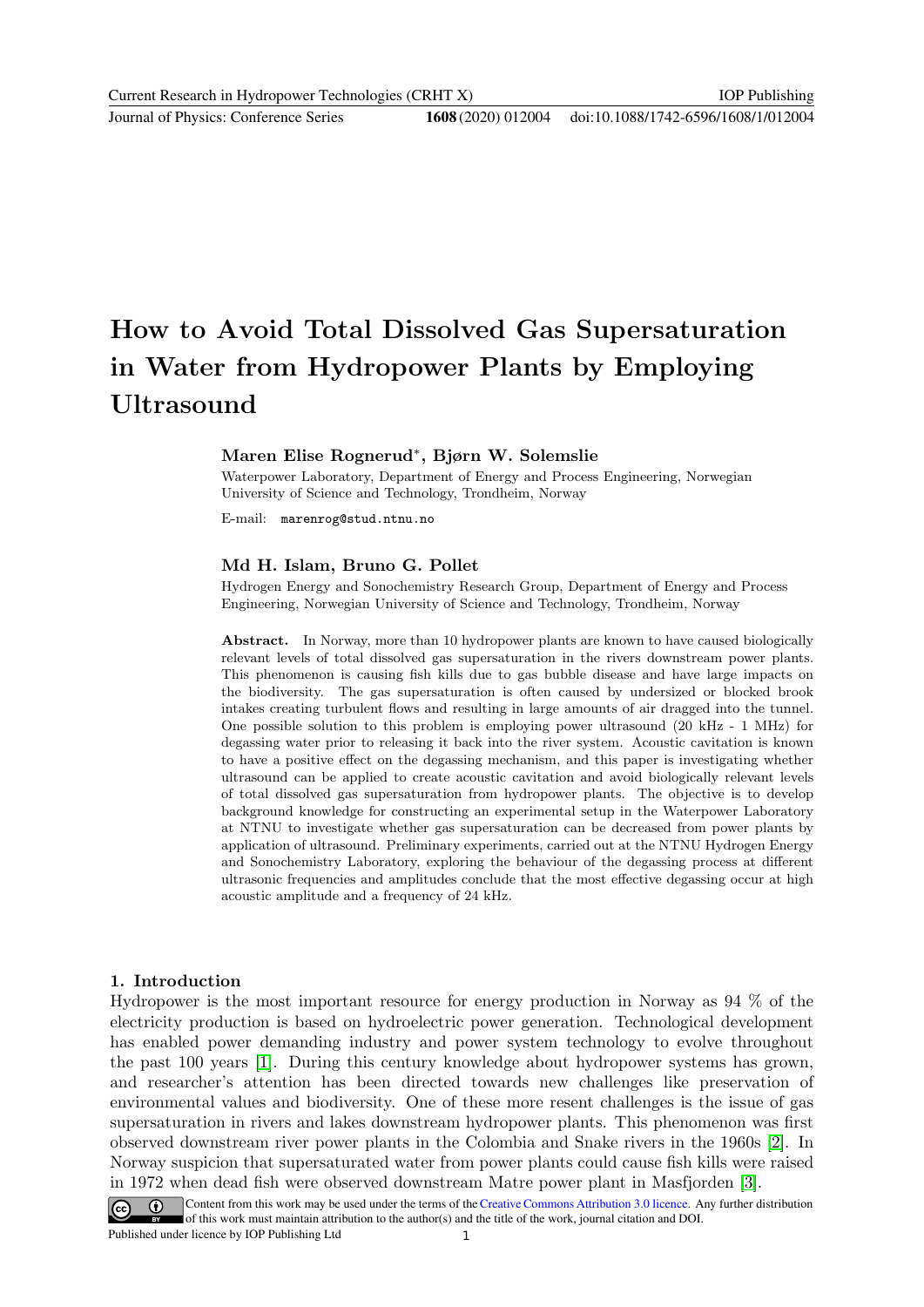| Current Research in Hydropower Technologies (CRHT X) |  | <b>IOP</b> Publishing                                  |
|------------------------------------------------------|--|--------------------------------------------------------|
| Journal of Physics: Conference Series                |  | 1608 (2020) 012004 doi:10.1088/1742-6596/1608/1/012004 |

Gas supersaturation occur if the amount of dissolved air in water is higher than the solubility threshold at a given ambient pressure and temperature. Supersaturated water can occur in hydropower plants when pressurized water with high concentration of dissolved gas is exposed to atmospheric pressure in the downstream river or lake. Air is usually entering the water system through the brook intakes [\[4\]](#page-9-3). The intakes are designed to avoid air from entering the system, although, undersized intakes and flood situations with high water levels cause turbulent flows around the intakes and results in air transportation into the tunnel system. When this phenomenon appear, fish and other aquatic species die from gas bubble disease if the supersaturation levels are high over a longer period of time [\[3,](#page-9-2) [5\]](#page-9-4). The supersaturated water is degassing slowly, especially in deep and calm rivers or lakes. This results in supersaturated water being transported for tens of kilometres downstream the power plant and affecting biodiversity in vast areas of the water system [\[3\]](#page-9-2).

One possible solution to the challenge of minimizing emission of supersaturated water from hydropower plants, is by using ultrasound to enhance the degassing process. Utilizing ultrasound for degassing has been used widely in the food industry to improve quality and durability of food products, and in material technology to ensure better quality of metal, glass and other products. When ultrasound is applied to supersaturated water, the rarefaction induces cavitation bubbles that can contribute to accelerate the degassing mechanism [\[6\]](#page-9-5). Performing a literature review on acoustic cavitation creates a foundation of knowledge to perform experiments with degassing water with ultrasound, further, the hypothesis is tested by applying ultrasound to small amounts of oxygen saturated water and measuring the decay of dissolved oxygen over time.

#### 2. Theory

The solubility of air in water increase with increasing pressure and decreasing temperature[\[7\]](#page-9-6). When the water is undersaturated air is slowly dissolving in the water, and conversely, when the water is supersaturated air is transported from the water[\[3\]](#page-9-2). This degassing mechanism can be enhanced by applying ultrasound to supersaturated water, and the background theory explaining this phenomenon is given in the following section.

#### 2.1. Ultrasound

Ultrasound is acoustic waves with frequencies above the human hearing range i.e. above 10 kHz [\[8\]](#page-9-7). One way to classify ultrasound is according to frequency and power. Ultrasound with frequencies above 1 MHz is defined as low power ultrasound and is transmitting low levels of power with high frequencies. This type of ultrasound usually has an acoustic power of less than 10 W and is not affecting the medium of propagation. Therefore, it can be used for medical imaging and diagnostics [\[9\]](#page-10-0). Ultrasound with low frequencies, between 20 kHz and 1 MHz, is power ultrasound. These acoustic waves are transferred through a medium with power larger than 10 W, and the acoustic waves are altering the medium of propagation. This range of ultrasonic frequencies is used in sonochemistry where sound waves are introduced to produce chemical reactions in the medium of propagation, for instance to produce hydrogen from water [\[10\]](#page-10-1).

An acoustic wave can be described mathematically with Equation [1.](#page-2-0)

<span id="page-2-0"></span>
$$
P = P_a \sin(2\pi ft) [Pa] \tag{1}
$$

 $P_a$  is the maximum pressure amplitude, f is the frequency and t is time [\[11\]](#page-10-2). The maximum pressure amplitude is directly proportional to the input power from the transducer. One important measure used for ultrasound is the ultrasonic intensity, I, defined as follows.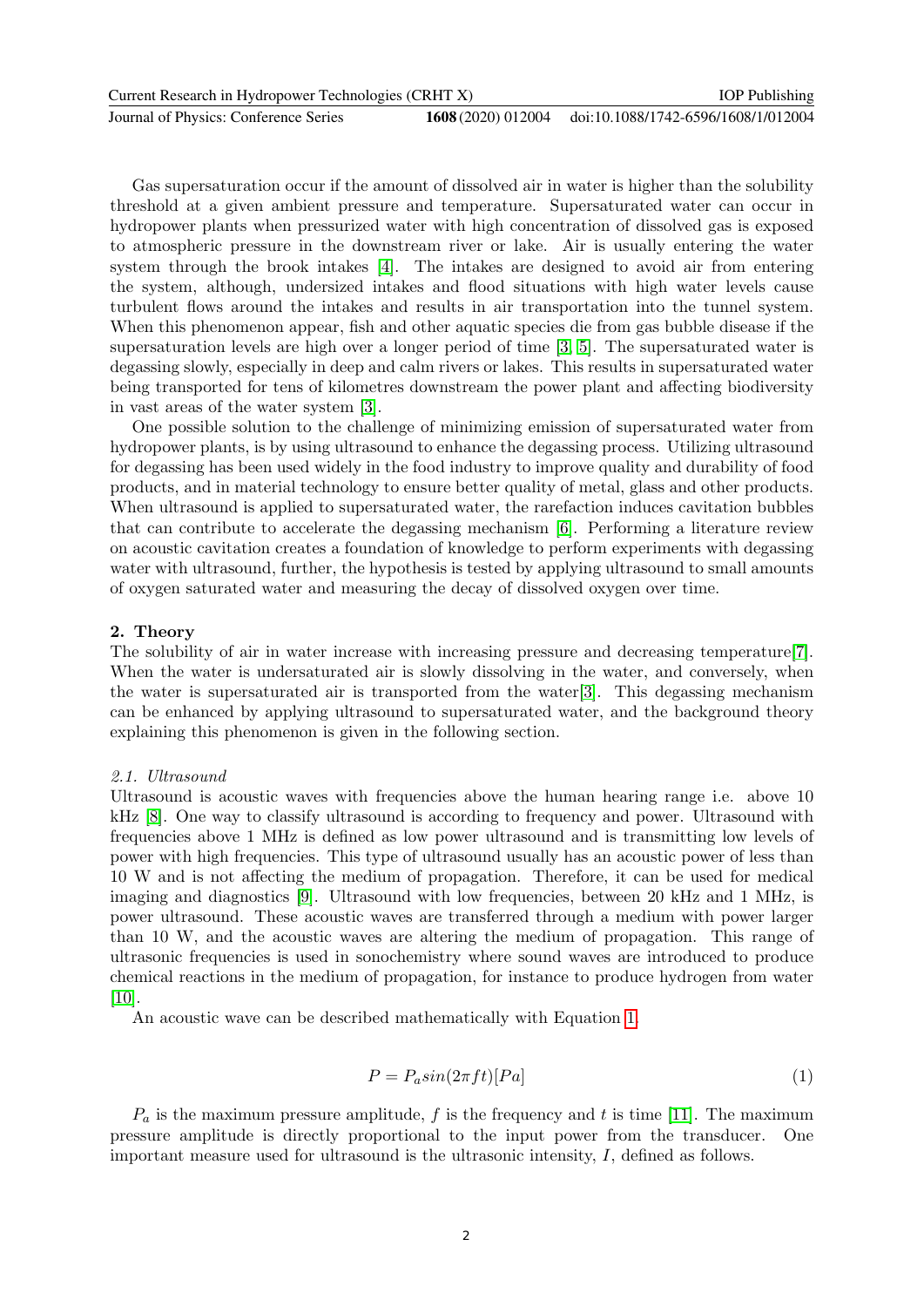Journal of Physics: Conference Series **1608** (2020) 012004

IOP Publishing

$$
I = \frac{P_a^2}{2\rho a} [W/m^2]
$$
\n<sup>(2)</sup>

 $\rho$  is the density and a is the speed of sound in the medium. The intensity is defined as the average rate of flow of energy through a unit area normal to the direction of propagation [\[8\]](#page-9-7).

#### 2.2. Acoustic Cavitation

Ultrasonic waves are pressure pulsations moving through a medium like illustrated in Figure [1.](#page-3-0) If the rarefaction pressure is below the vapour pressure for water, small bubbles of water vapor starts to form in the liquid. The rarefaction is followed by a compression phase where the pressure no longer can sustain the water vapour, resulting in a violent collapse of the bubble. This collapse launch shock waves into the water that can increase temperatures to about 5000  $\degree$ C and pressure to 2000 atm at this point [\[10\]](#page-10-1). The bubble implosion can induce light emission (sonoluminescence) and chemical reactions where highly reactive radicals are produced (sonochemistry) [\[12\]](#page-10-3). If the bubble collapse happens close to a solid wall, the bubble implodes in a nonlinear manner and creates a jet with speeds up to 200 m/s directed towards the solid surface [\[10\]](#page-10-1). The forces induced by the collapse have erosive effects on the wall [\[8\]](#page-9-7). The process of bubble formation, growth and collapse due to changes in acoustic pressure is called acoustic cavitation. Acoustic cavitation is comparable to boiling, with two major differences. First, boiling is a result of increased temperature in a liquid, not a pressure decrease. Secondly, in boiling the bubble collapse is not present [\[8\]](#page-9-7).



<span id="page-3-0"></span>Figure 1. Ultrasonic pressure wave propagation and growth of a cavitation bubble during some cycles of ultrasound [\[13\]](#page-10-4).

#### 2.3. Other Phenomena Introduced by Ultrasound

In an ideal system with a fluid exposed to an ultrasonic wave, one parcel of fluid is moving back and forth to the same place with the ultrasonic pressure pulsation. However, in a real fluid the parcel will not move in this manner, and the position will change over time. This phenomenon is called acoustic streaming and results in a direct current flow in the wave propagation direction. This motion can be explained by the fact that the pushing of a viscous fluid along the direction of the acoustic wave is stronger than the pulling of it due to the moment of inertia of the fluid. This creates motion in the liquid. Acoustic micro-streaming is a phenomenon that occurs when the length scale of streaming caused by viscous stress near an object or wall is smaller than the acoustic wavelength [\[8\]](#page-9-7).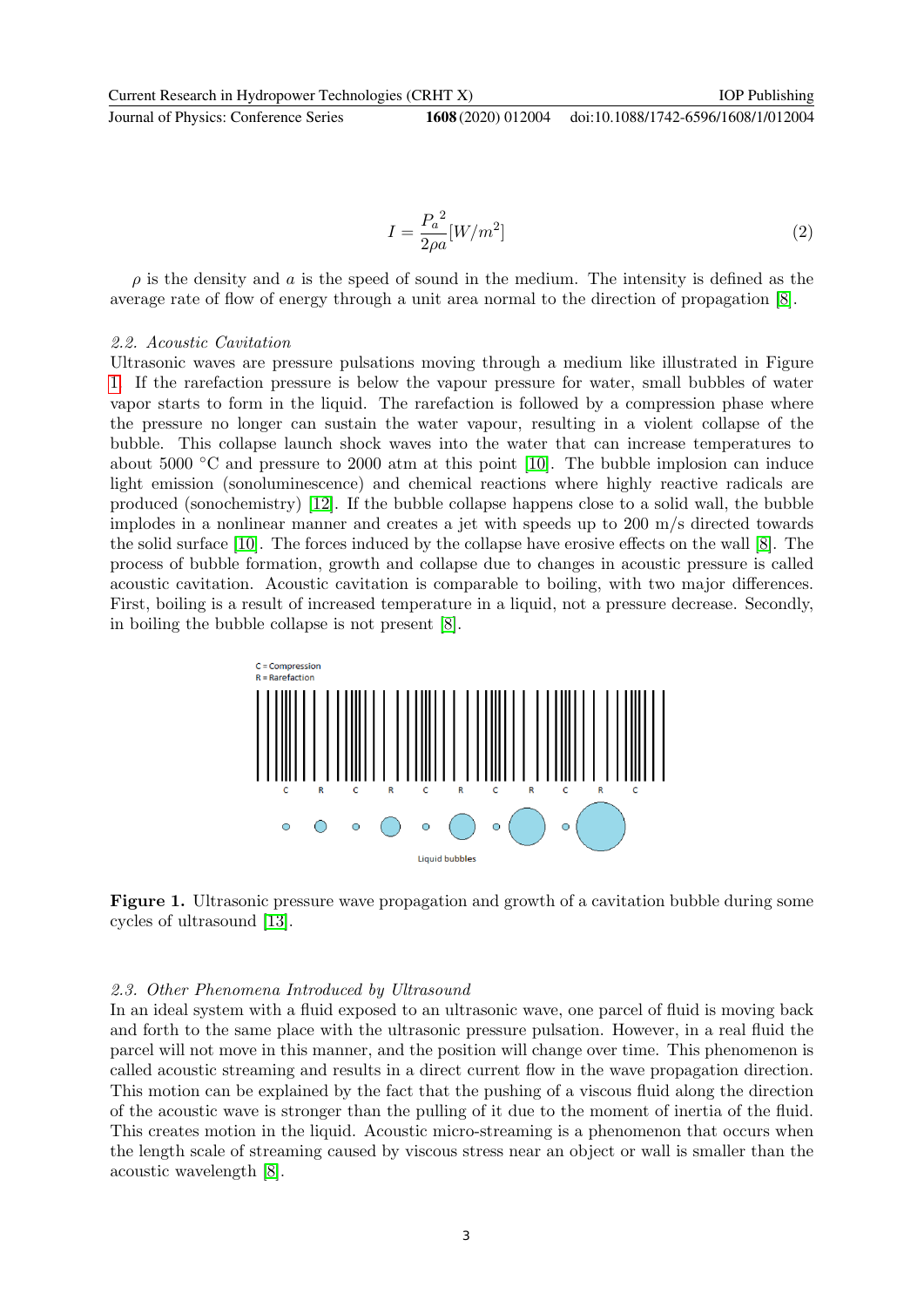| Current Research in Hydropower Technologies (CRHT X) | <b>IOP</b> Publishing |                                                        |
|------------------------------------------------------|-----------------------|--------------------------------------------------------|
| Journal of Physics: Conference Series                |                       | 1608 (2020) 012004 doi:10.1088/1742-6596/1608/1/012004 |

[\[14\]](#page-10-5) studied the effect of ultrasonic frequency and power on the bubble size of cavitation bubbles. Looking at bubble size for frequencies from 20 kHz to 1136 kHz it was shown that the bubble size decreased considerably with increasing frequency and increased with increasing power. Also, the study concluded that the difference in bubble size was larger for lower frequencies and higher power. To understand this phenomenon one can look at the mechanism of bubble collapse in an ultrasonic field. When a cavitation bubble is created it is vibrating with a natural frequency much higher than the ultrasonic frequency. The bubble starts growing and when the surface area becomes larger, the natural vibration frequency decreases. This process will continue until the oscillation frequency of the bubble equals the frequency of the ultrasonic field. When this happens, the bubble collapses [\[15\]](#page-10-6). At high frequencies, the maximum bubble size is therefore limited to a smaller size compared to lower frequencies.

[\[11\]](#page-10-2) investigated the effect of ultrasonic power on the propagation medium. It was found that low frequencies produce high temperatures due to energy dissipation from high power ultrasound, cavitation and micro-streaming. For higher frequencies cavitation becomes less violent, and for frequencies in the MHz - range, only acoustic streaming is observed. The article concludes that the mode of action of ultrasonic waves changes as a function of input power. At low input powers no chemical or physical changes are detected, while at high power the medium changes chemically or physically. Additionally, [\[15\]](#page-10-6) points out that bubble collapse is an almost adiabatic process where all energy is converted into heat. For low frequencies, the bubbles are larger and the energy discharge from the bubble collapse is stronger compared to smaller bubbles.

When a bubble collapses it produces highly reactive radicals due to the high temperature and pressure and fewer cavitation bubbles are introduced at low frequencies compared to higher frequencies. All together this means that the radical production which is attractive to achieve when doing sonochemistry will have a maximum when both bubble size and bubble numbers are large. For creating share stress and movement in the solution on the other hand, frequencies lower than this are effective [\[15\]](#page-10-6).

The theoretical cavitation threshold in water, the limit pressure where cavitation is initiated, is calculated by the pressure that is needed to overcome the tensile strength of pure water. Theoretically this limit is at about 1000 atm. Although, experiments show that the actual cavitation threshold is much lower than this limit. The reason for this phenomenon is that the cavity is more easily able to form around micro particles or bubbles that are already present in the water, so-called cavitation nuclei. In water small bubbles will always be present and the amount of bubbles will increase with the amount of dissolved air in the water [\[15\]](#page-10-6). [\[8\]](#page-9-7) presents experimental results showing a decrease in cavitation threshold with increased dissolved air. This is evidence that the cavitation bubbles also contain air, not only water vapor. Therefore, cavitation bubbles can theoretically enhance the degassing process.

#### 2.4. Degassing with Ultrasound

Ultrasound can have many effects on the medium of propagation. During the rarefaction phase acoustic cavitation occur if the rarefaction pressure is below the cavitation threshold pressure. When cavitation bubbles starts to form, they are pulsating and dissolved air is transported into the bubbles with diffusion [\[16\]](#page-10-7). When the pressure is high the bubble decrease in size and the gas diffuses from the bubble into the liquid. Conversely, when the pressure decreases, the bubbles expand, and gas diffuses from the liquid into the bubble. During the rarefaction the surface area is larger, and more gas can diffuse in through the bubble surface compared to the amount that escapes during the compression phase. This phenomenon is called the area effect on gas diffusion. Additionally, there is a resistance for molecules to move from a low density environment inside the bubble to a high density environment in the water phase. This effect is called the shell effect. Both the area effect and the shell effect is preventing air from leaving the bubble [\[15\]](#page-10-6). Hence, the bubble acts like a pump; for each expansion the bubble gain more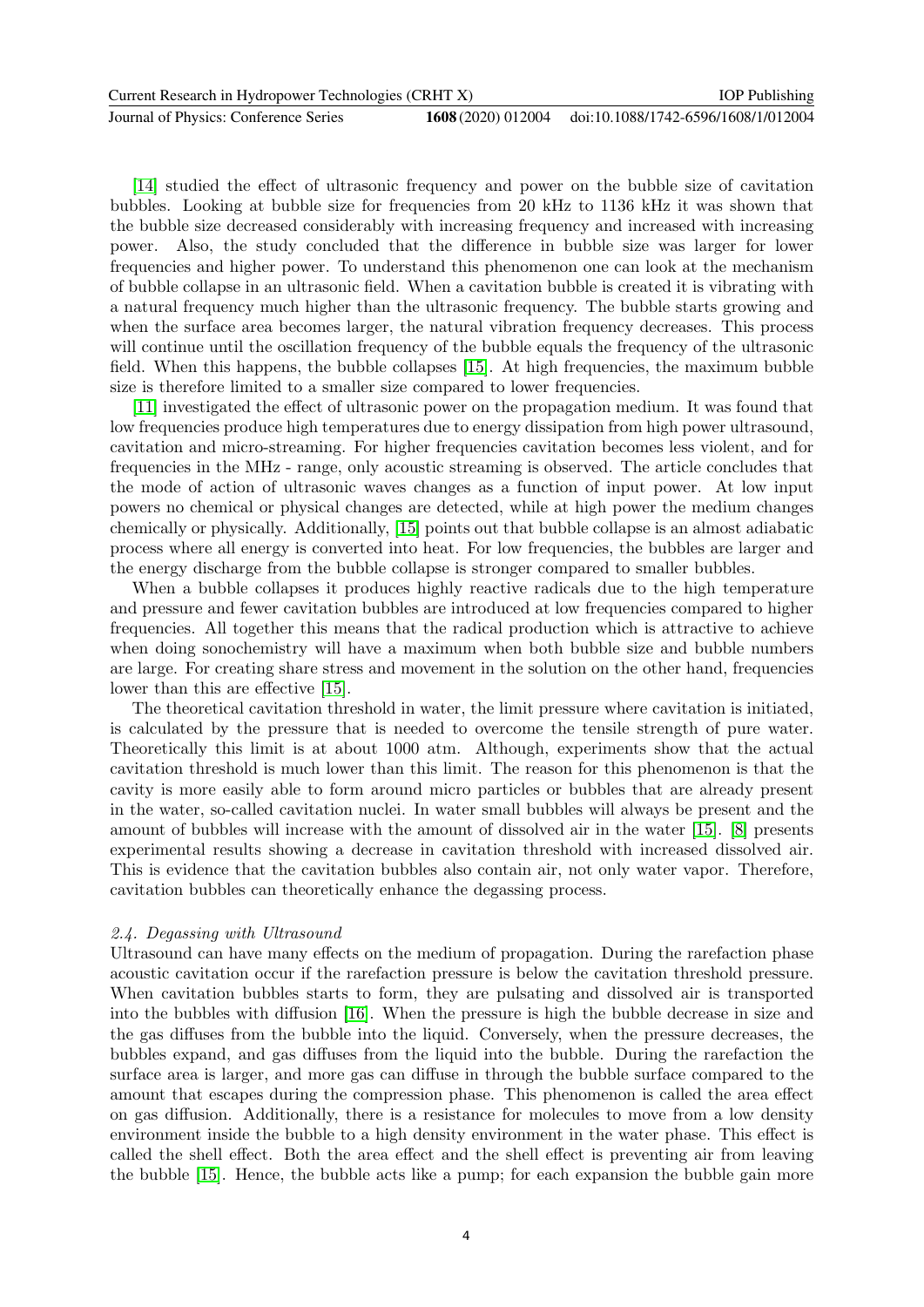| Current Research in Hydropower Technologies (CRHT X) |  | <b>IOP</b> Publishing                                  |
|------------------------------------------------------|--|--------------------------------------------------------|
| Journal of Physics: Conference Series                |  | 1608 (2020) 012004 doi:10.1088/1742-6596/1608/1/012004 |

gas than it loses during the compression and is gradually filled with air. Therefore, the bubble manages to grow and after some time it floats to the surface driven by buoyancy forces. This process is called rectified diffusion. Additionally, microscopic acoustic streams are generated in the viscous boundary layers around the bubble surface and contribute to mass transfer that supplies the bubble with new liquid at the bubble surface. When the bubbles starts moving it creates convective flows in the liquid that contribute to increase the degassing efficiency because the bubbles are distributed around in the liquid [\[6\]](#page-9-5). The growth of a cavitation bubble during some cycles of ultrasound is described in Figure [1.](#page-3-0)

#### 3. Experiment Setup

A small scale experimental setup was used to look at the degassing effect of different frequencies of ultrasound on 1.2 litres of oxygen saturated, distilled water. The water was pumped between two glass vessels at a flow rate of approximately 0.5 L/min. The first vessel had a cooling system and the ultrasonic transducers attached to it, and in the second vessel the measurements were taken. The measurements were separated from the ultrasonic transducer to avoid disturbances from the ultrasound. The two vessels are connected with silicon tubing to circulate the water between them. The silicon tubes should not be put in vicinity of the ultrasound. Therefore, glass pipes were used in the vessel with the ultrasonic transducer to circulate the solution and add oxygen to the water.

The probes used to measure pH, dissolved oxygen (DO) and electrical conductivity (EC) are Hanna Instruments Edge measurement probes. Three ultrasonic transducers were used to conduct experiments on ultrasonic degassing of oxygen from water. To produce the frequencies 580 kHz, 860 kHz and 1140 kHz, the Meinhardt Ultrasonics Multi-frequency System was used. A Meinhardt Ultrasonics Transducer was used for 40 kHz and the Hielscher UP400St was used for 24 kHz. The Multi-frequency system and the 40 kHz system use plate transducers while the Hielscher system uses a sonotrode.

The experimental procedure begun by filling the vessels with 1200 mL distilled water and the circulation pump was started. When the pH, EC and DO readings stabilized, oxygen was bubbled into the circulating solution at atmospheric pressure until it reached an oxygen saturation of about 19 mg/L. The oxygen bubbling was stopped, and the solution circulated until the saturation level stabilized and started to decrease. When the saturation level reached 18 mg/L the ultrasound was turned on, as well as the cooling system. The cooling system kept the solution at approximately 25◦C. The transducer was on until the dissolved oxygen level decreased to its original level, about 7.8 mg/L. During this process the DO, pH and EC were logged once every minute, as well as the temperature. Each experiment was repeated three times to reduce the random experimental error and the presented results are the averaged values from the experiments.

#### 4. Results and Discussion

The decay of dissolved oxygen for different frequencies is presented in Figure [2.](#page-6-0) The most effective degassing frequency was 24 kHz, therefore, different acoustic pressure amplitudes were tested for this frequency to look at the effect of acoustic intensity on the degassing effect. The results are shown in Figure [3.](#page-6-1) The change in pH and EC during the experiments is presented in Tables [1](#page-8-0) and [2.](#page-8-1) Additionally the transferred energy from the transducer to the water was determined for the experiments on 24 kHz with calorimetry and the results are shown in Figure [4](#page-8-2) [\[17,](#page-10-8) [18\]](#page-10-9).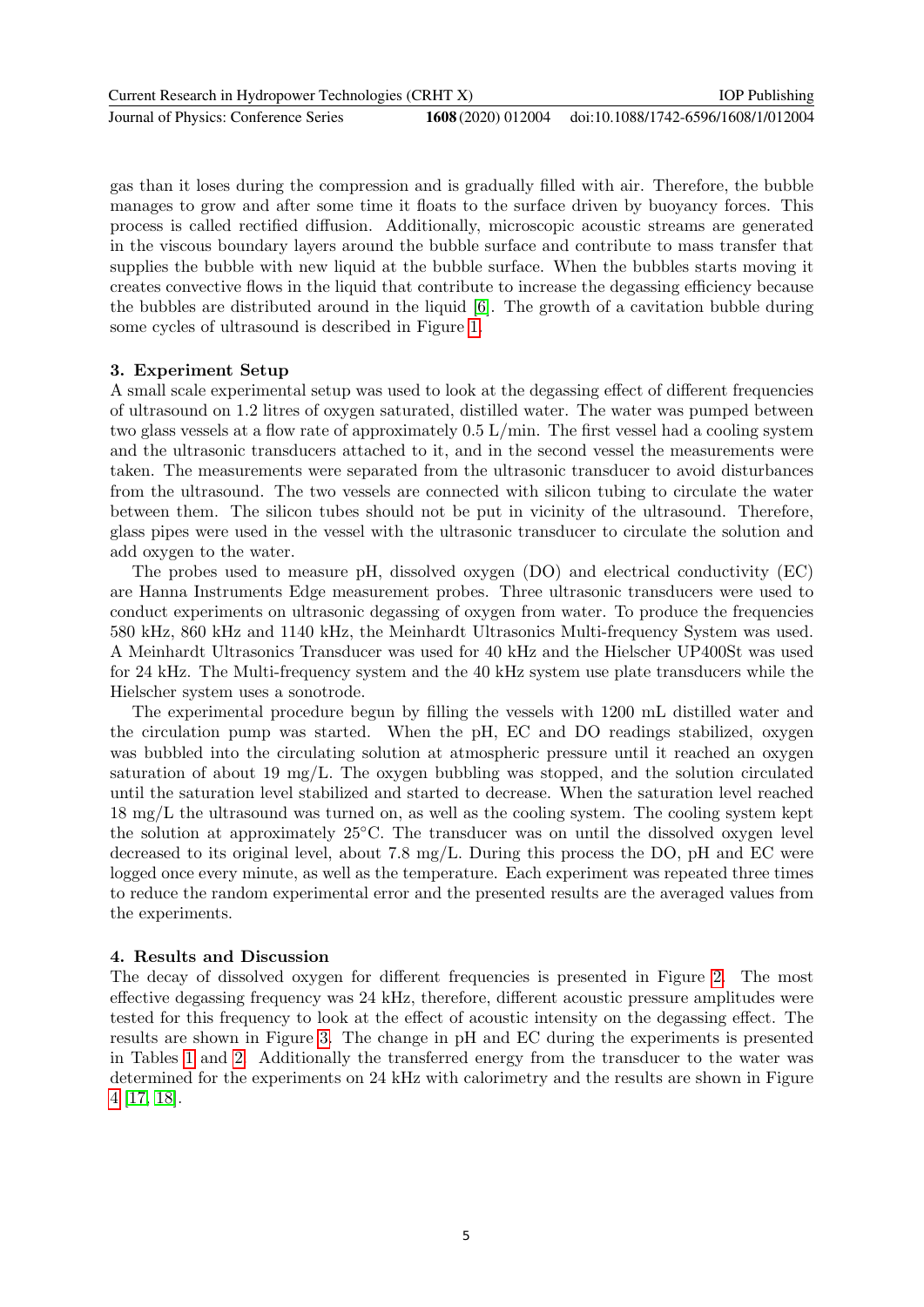

<span id="page-6-0"></span>Figure 2. The decay of dissolved oxygen with time for ultrasonic frequencies 24 kHz, 40 kHz, 580 kHz, 860 kHz, 1140 kHz and no ultrasound (NU).



<span id="page-6-1"></span>Figure 3. The decay of dissolved oxygen with time for ultrasonic frequency of 24 kHz and amplitudes 100 %, 80 %, 60 %, 40% and 20 %.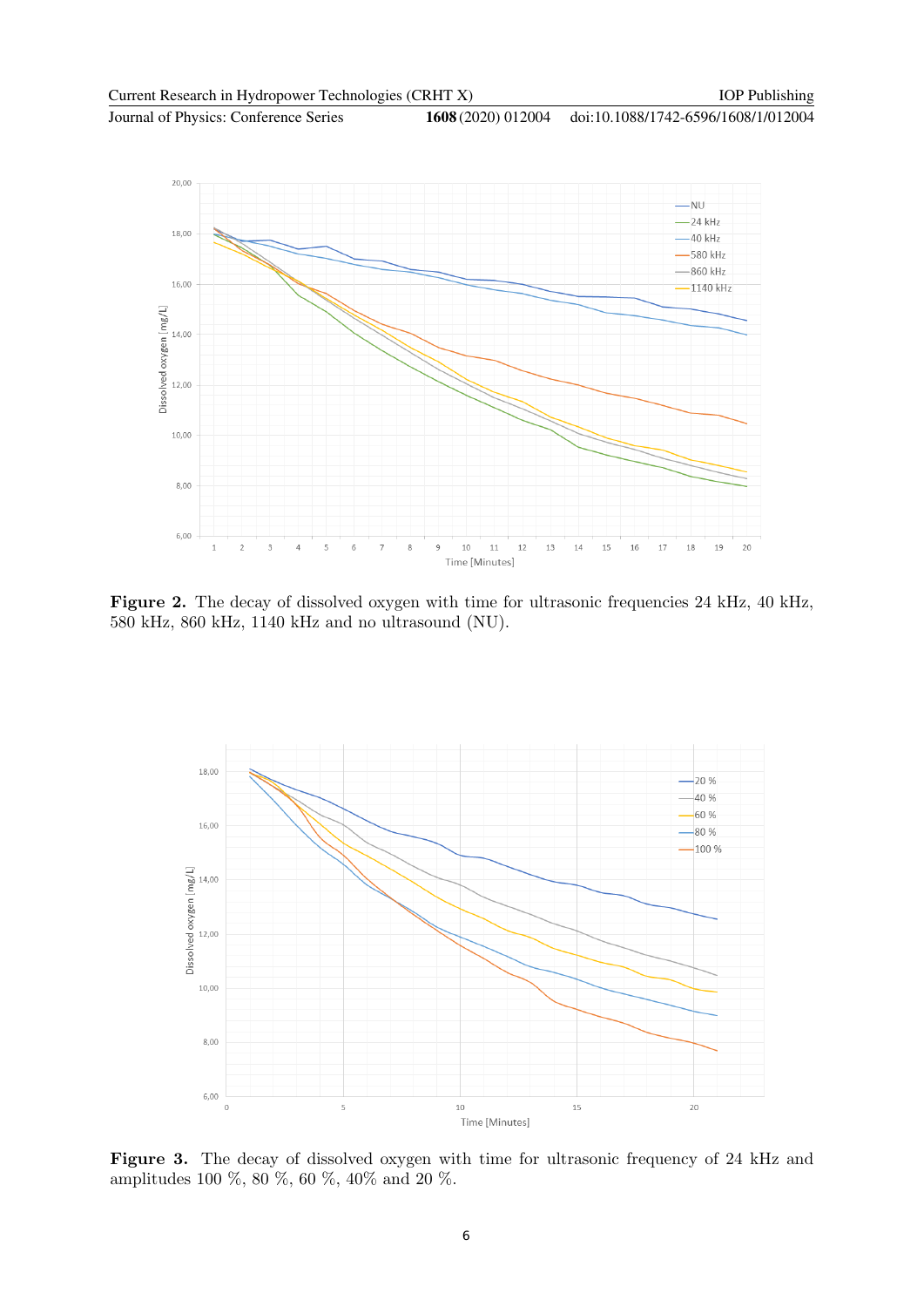| Current Research in Hydropower Technologies (CRHT X) |  | <b>IOP</b> Publishing                                  |
|------------------------------------------------------|--|--------------------------------------------------------|
| Journal of Physics: Conference Series                |  | 1608 (2020) 012004 doi:10.1088/1742-6596/1608/1/012004 |

The explanation of this degassing behaviour is based on the provided theory. The effects that are increasing degassing efficiency are share stresses created in the flow and thicker boundary layers around the bubbles. This increases the mass transfer of oxygen into the bubbles as microstreaming is supplying the bubbles with high saturation levels of oxygen. A large bubble size allows each bubble to contain more oxygen that is transported out of the water when it floats to the surface. All these effects are dominating for low frequencies of ultrasound and can explain how 24 kHz can be the most effective degassing frequency.

For higher frequencies favourable effects that may increase the efficiency of degassing are the facts that a higher number of bubbles are created at higher frequencies and acoustic streaming is stronger and creates secondary flows inside the glass vessel. This leads to a larger amount of air inside bubbles in total, that is transported to the surface by the streaming effect. Although, if the frequency becomes too high the bubbles will collapse before they are transported to the surface and the degassing effect will be limited by this phenomenon. Therefore, the increase of acoustic frequency above 860 kHz is not increasing the degassing efficiency further.

In between the high frequencies and lower frequencies, the degassing effect is lower. When going from low to higher frequencies the bubble size decreases as well as acoustic micro-streaming decreases, lowering the degassing efficiency. While further increasing the frequency the number of bubbles increases as well as the acoustic streaming. Therefore, the degassing efficiency increases to a new maximum point until the more frequent early bubble collapse limits the amount of bubbles that can float to the surface. This can explain why frequencies of 40 kHz and 580 kHz are clearly less effective for degassing purposes.

When the experiments on frequency dependence were conducted, one acoustic frequency was chosen to experiment with amplitudes. 24 kHz was the most effective frequency for degassing but was very close to the 860 kHz degassing efficiency. [\[13\]](#page-10-4) preformed calorimetry experiments using the Multi-frequency transducer and the Heilcher sonotrode and found that the power transmitted to 250 mL water at 860 kHz was 34.5 % of the power transmitted at 24 kHz. These numbers are not directly comparable to the setup used in this experiment but shows that the energy usage is considerably larger for 24 kHz. Although, it was observed that the increase in pH was lower at 24 kHz, and the degassing efficiency was slightly better. Hence, 24 kHz was chosen.

The amplitude effect on degassing in Figure [3](#page-6-1) shows that the higher acoustic pressure amplitude used, a more effective degassing was observed. When increasing the amplitude with 20 % steps the degassing efficiency increases almost linearly. This means that increasing the pressure amplitude, i.e. the acoustic intensity, improves the degassing efficiency at this frequency. With this in mind, another possible explanation of the poor degassing efficiency of 40 kHz is that the acoustic power transferred to the water using the 40 kHz plate transducer transmitted a significantly lower amount of acoustic power compared to the 24 kHz sonotrode, although this has not been proven in experiments. The degassing efficiency is highly dependent on the power and the ultrasonic intensity supplied to the water.

The water was saturated to 18 mg/L, corresponding to a 230 % saturation level at 25<sup>°</sup>C. The results in Figures [2](#page-6-0) and [3](#page-6-1) clearly show that the degassing efficiency is depending on the saturation level in water. The degassing slope is steeper for high saturation levels and flattens out when the saturation level is closer to the solubility limit. The explanation to this phenomenon is that the air content of the water supplied to the bubbles is lower at lower saturation levels. Therefore, the bubble growth is slower, and hence, the degassing is slower. This represents a challenge for using ultrasound for degassing in hydropower plants. The water in a hydropower plant is moving through an ultrasonic field and will only be exposed to the ultrasound for a short amount of time. If saturation levels are high, it might be possible to reduce the saturation level to some extent, but the exposure time will always be an issue. The question whether the degassing can be effective in these conditions is yet to be investigated.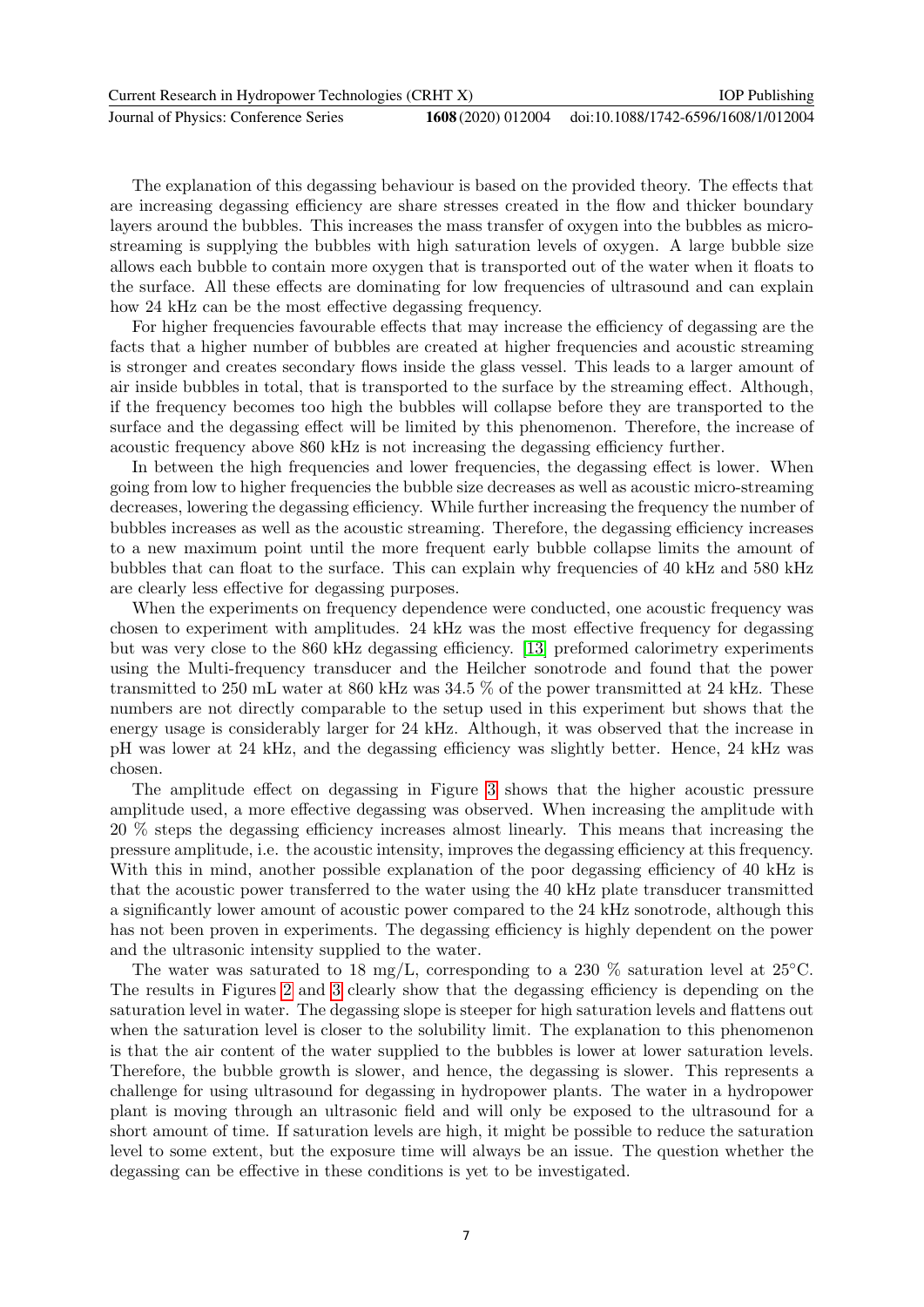Journal of Physics: Conference Series **1608** (2020) 012004

doi:10.1088/1742-6596/1608/1/012004

| Frequency          | $\frac{dpH}{dt}$ | dpH<br>$\frac{\overline{dt}}{dpH}$<br>$dt$ NII | dEC<br>dt | dEC<br>$\frac{dt}{dEC}$<br>$dt$ NU |
|--------------------|------------------|------------------------------------------------|-----------|------------------------------------|
| No ultrasound      | $-0.0051$        |                                                | 0.0216    |                                    |
| $24 \text{ kHz}$   | $-0.0137$        | 2.7                                            | 0.0626    | 2.9                                |
| $40 \text{ kHz}$   | $-0.0151$        | 2.9                                            | 0.0348    | 1.6                                |
| $580$ kHz          | $-0.0290$        | 5.7                                            | 0.1185    | 5.5                                |
| 860 kHz            | $-0.0210$        | 4.1                                            | 0.0576    | 2.7                                |
| $1140 \text{ kHz}$ | $-0.0311$        | 6.1                                            | 0.0706    | 3.3                                |

<span id="page-8-0"></span>Table 1. The slopes of decrease of pH and increase of EC over time for the different frequencies. Additionally, the relative slopes compared to no ultrasound (NU) are listed.

| Amplitude         | $\frac{dpH}{dt}$ | dpH<br>dt<br>$\overline{dpH}$<br>$\overline{dt}$ NU | $\underline{dEC}$<br>dt | dEC<br>dt<br>$\overline{dEC}$<br>$\overline{dt}$ NU |
|-------------------|------------------|-----------------------------------------------------|-------------------------|-----------------------------------------------------|
| 20 %              | $-0.0197$        | 3.9                                                 | 0.0148                  | 0.7                                                 |
| $40\%$            | $-0.0119$        | 2.3                                                 | 0.0254                  | 1.2                                                 |
| $\overline{60}$ % | $-0.0097$        | 1.9                                                 | 0.0332                  | 1.5                                                 |
| $80\%$            | $-0.0148$        | 2.9                                                 | 0.0500                  | 2.3                                                 |
| 100               | $-0.0137$        | 2.7                                                 | 0.0626                  | 2.9                                                 |

Table 2. The slopes of decrease of pH and increase of EC over time for the different amplitudes at frequency 24 kHz. Additionally, the relative slopes compared to no ultrasound (NU) are listed.

<span id="page-8-1"></span>

<span id="page-8-2"></span>Figure 4. Relationship between acoustic pressure amplitude and acoustic power transferred to the system for 24 kHz ultrasound applied to a system containing 1200 mL water. The dotted line is a linear curve fitting to the data points.

The pH development shows a negative trend throughout all the experiments. In general, the negative slope is steeper when ultrasound is used compared to experiments without ultrasound. One explanation for the negative trend when ultrasound is not used is that deionized water was used to conduct the experiments. This water is neutral until it comes into contact with air. When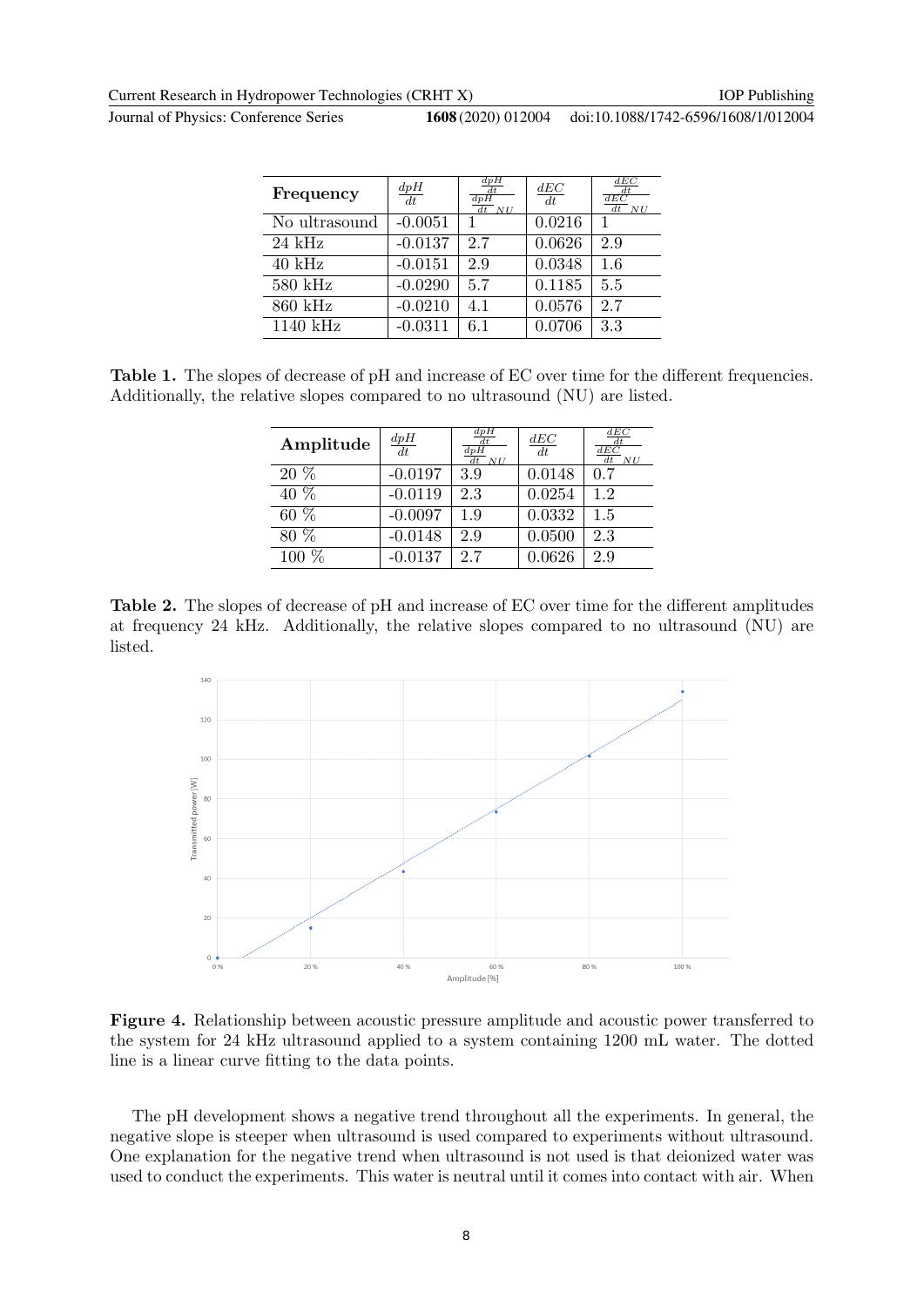| Current Research in Hydropower Technologies (CRHT X) | <b>IOP</b> Publishing |                                     |
|------------------------------------------------------|-----------------------|-------------------------------------|
| Journal of Physics: Conference Series                | 1608 (2020) 012004    | doi:10.1088/1742-6596/1608/1/012004 |

that happens,  $CO<sub>2</sub>$  gas starts dissolving in the water, making it slightly acidic. This process is continuing throughout the experiment because the glass vessels are open to the atmosphere, explaining the decay in pH. Further, the experiments with ultrasound induce an additional effect making the slope even more negative. The EC measurement is an indication of the amount of ions in the solution because electrically charged ions increase the electric conductivity. The EC is increasing gradually during the experiment for no ultrasound and the increase is steeper when ultrasound is used. One can understand the change of pH and EC over time as measures of sonochemical activity. In general, the sonochemical activity is high for high temperatures and pressures generated from the cavitation bubble collapse. This occurs at lower frequencies where large bubbles create high pressure and temperature, and at a large number of bubbles i.e. at higher frequencies. Therefore, there should be a best point at medium frequencies where radical production is high. At 580 kHz both the pH and EC- slopes are relatively steep, and this might indicate closeness to a point of high sonochemical activity. It is not favourable to have a decrease in pH in the water downstream a hydropower plant. It is best to avoid using frequencies that produce the steepest gradients of pH although the increase of pH when exposing water to ultrasound for a short amount of time is expected to be very small.

#### 5. Conclusions

From the experiments it is found that the degassing effect is dependent on both acoustic power and frequency. Various phenomenon introduced by acoustic cavitation results in a high degassing effect for low frequencies around 24 kHz and higher frequencies around 860 kHz with a less effective region in between them. The sonochemical activity is high for medium frequencies around 580 kHz and should be avoided in degassing purposes for environmental reasons. The increase in power results in a higher degassing efficiency, and the power must be increased to maintain the degassing efficiency when the sonicated water volume is increased. The fastest completed degassing of 1200 mL water from 230 % saturation with a frequency of 24 kHz and a transmitted acoustic power of 134 W was measured to take about 20 minutes.

The presented results show that the application of ultrasound on oxygen-supersaturated water is making the degassing process more effective. Although, some challenges for future work are revealed. The sonochemical activity that is initiated when ultrasound is applied to water creates highly reactive radicals contributing to lowering the pH and increase the electrical conductivity. The extent of these phenomenon needs to be further investigated to ensure good water quality in the water systems. Additionally, the exposure time of ultrasound in these experiments have been in the order of twenty minutes. In a hydropower system this time may be in the order of one second, and proving that the concept works in cases of smaller exposure times will become an important task in further research.

#### References

- <span id="page-9-0"></span>[1] Ulseth O Norsk vannkraft- kilden til fornybarsamfunnet EnergiNorge, Oslo, 2014
- <span id="page-9-1"></span>[2] Ebel W L and Raymond H L Effect of Atmospheric Gas Supersaturation on Salmon and Steelhead Trout of the Snake and Columbia Rivers mfr paper 1191, 38 (7) , 1976
- <span id="page-9-2"></span>[3] Tekle T Overmetning av oppløst luft i vann fra kraftverk- årsaksforhold, skadevirkninger og mottilltak. Norges hydrodynamiske labratorier, 1983
- <span id="page-9-3"></span>[4] Berg A Air entrainment and supersaturation of dissolved air in a shaft under atmospherical and reduced pressure conditions Journal of Hydraulic Research 30:3, pp. 327-340, 1992
- <span id="page-9-4"></span>[5] Bouck G R Etiology of Gas Bubble Disease Transactions of the American Fisheries Society 109 pp. 703-707, 1980
- <span id="page-9-5"></span>[6] Eskin D G Ultrasonic Degassing of Liquids Power Ultrasonics: Applications of High-Intensity Ultrasound pp. 611-631, 2015
- <span id="page-9-6"></span>[7] Colt J Solubility of Atmospheric Gases in Freshwater Computation of Dissolved Gas Concentration in Water as Functions of Temperature, Salinity and Pressure (Second Edition) pp. 1-71, 2012
- <span id="page-9-7"></span>[8] Yasui K Acoustic Cavitation and Bubble Dynamics Springer Nature, vol.8, isbn: 978-3-319-68236-5, 2018